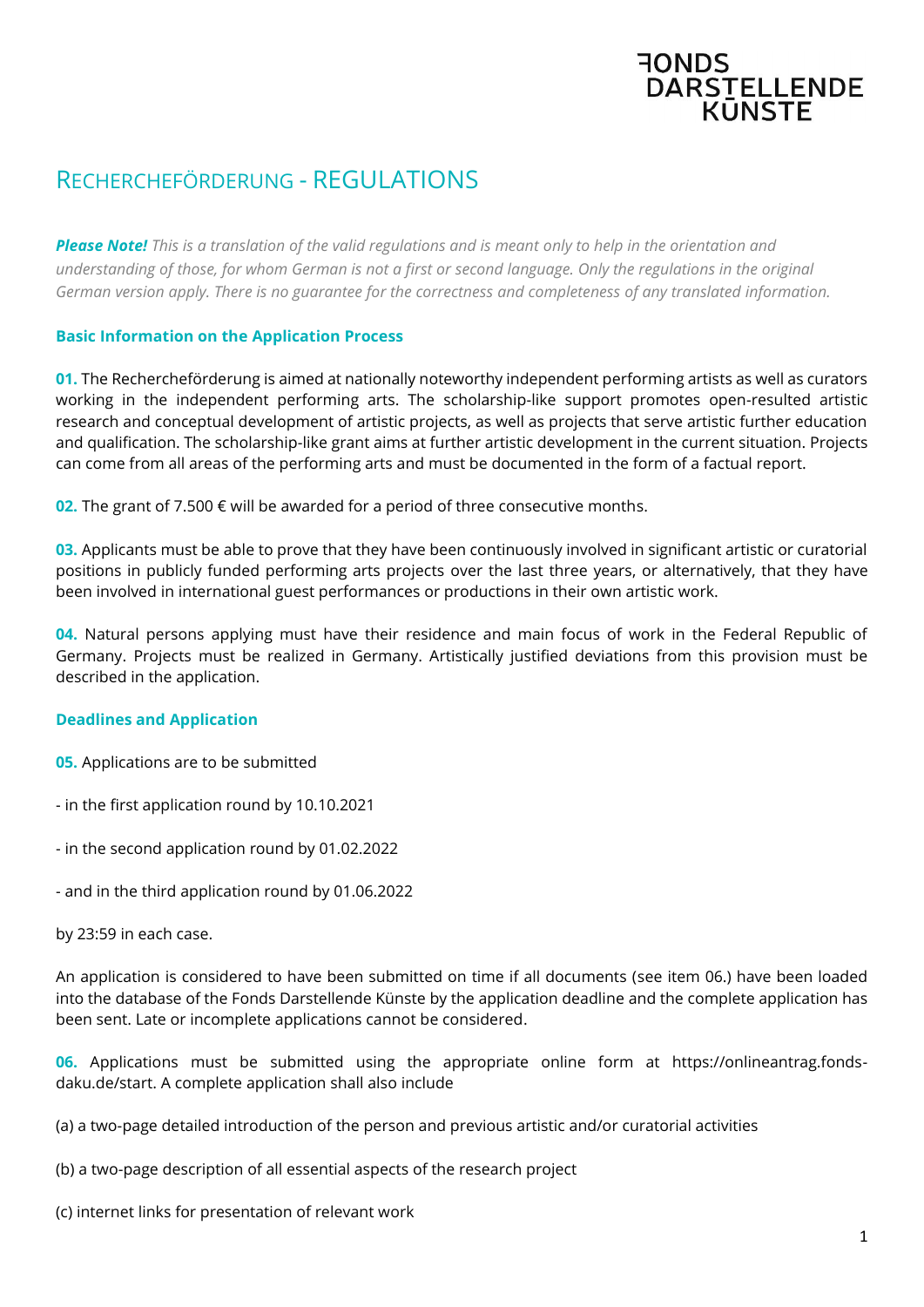

(d) proof of insurance through the "Künstlersozialkasse" (KSK) for 2021 (or alternatively a list of income from artistic or curatorial activities in the liberal performing arts from the years 2018, 2019, 2020 and/or 2021 with supporting documents in the form of 2-3 meaningful invoice examples or fee contracts with corresponding proof of receipt of payment)

as well as proof

(e) of (at least one) publicly funded production or event from 2018, 2019, 2020 and/or 2021 (in the form of a grant notification, program publication with funder logo, or similar) or of receipt of a #TakeCare or #TakeCare Residency grant from the Fonds Darstellende Künste

or alternatively

(at least one) interstate or international guest performance in 2019, 2020 and/or 2021 (in the form of a guest performance contract or guest performance invoice, in each case including proof of receipt of payment) from the independent performing arts.

**07.** There is no entitlement to the grant.

**08.** Payments are made after the conclusion of a project funding agreement. The monthly digital call for funds is to be made by the funding recipients. Payments of  $\epsilon$  2,500 per month will be made in three consecutive months within a calendar year during the project period.

**09.** A project bank account must be used or set up in order to receive the funding. Otherwise, funding cannot be ensured.

**10.** In the case of a grant, the project must be completed in three consecutive months in the period up to

31.05.2022 (application deadline: 10.10.2021) 30.09.2022 (application deadline: 01.02.2022) 31.12.2022 (application deadline: 01.06.2022)

and completed with a fully submitted proof of use.

### **Cost and Financing Plan**

**11.** The cost and financing plan is an integral part of the online application form. An additional cost and financing plan does not have to be submitted.

**12.** The fund supports research projects with the amount of 7,500 euros. Co-financing with other funds is excluded.

### **Exclusion Criteria / Conditions**

**13.** Funding is precluded if the research project has already begun before the funding commitment.